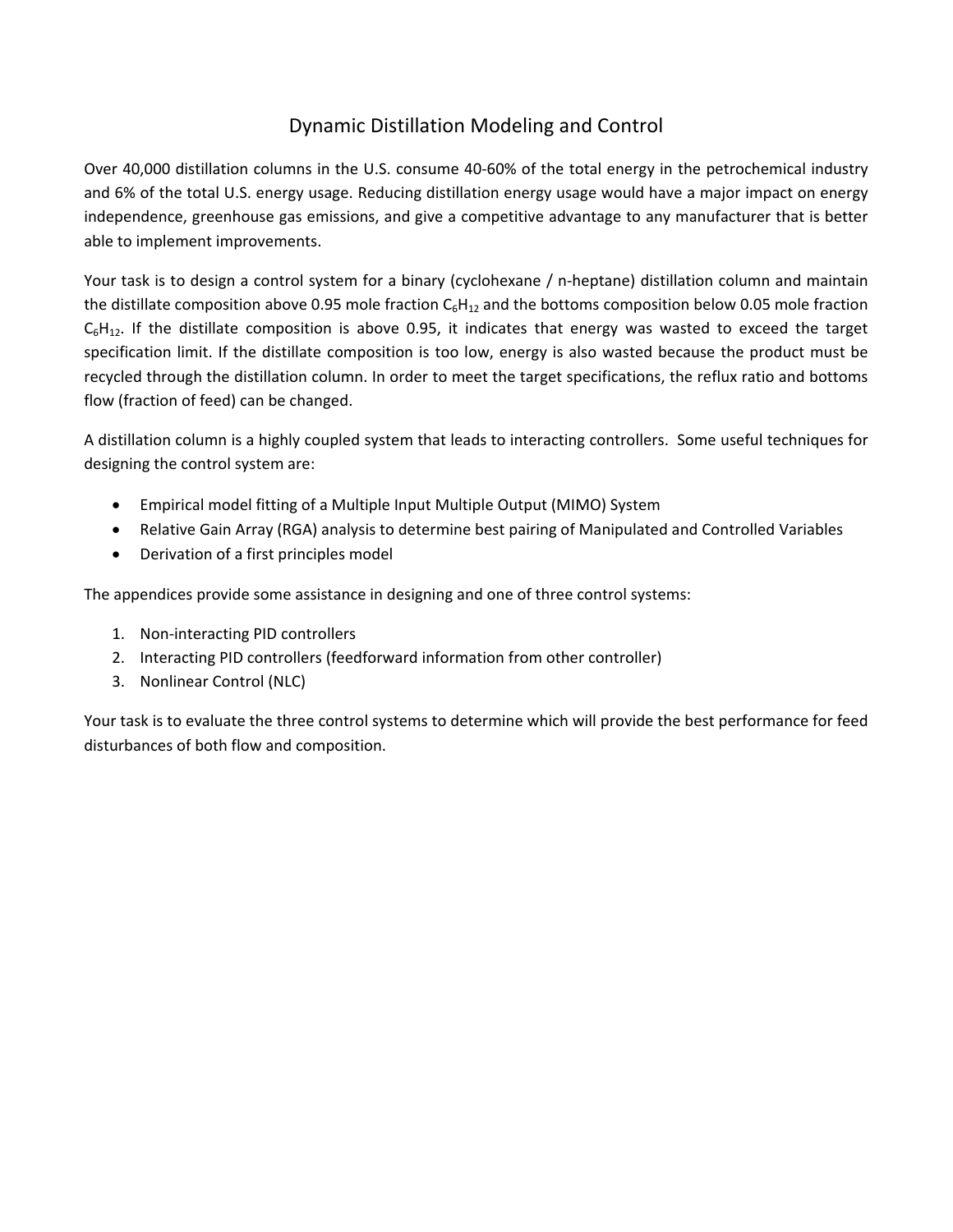**Appendix A:** Calculate transfer functions for the distillation column model response and put model into the form

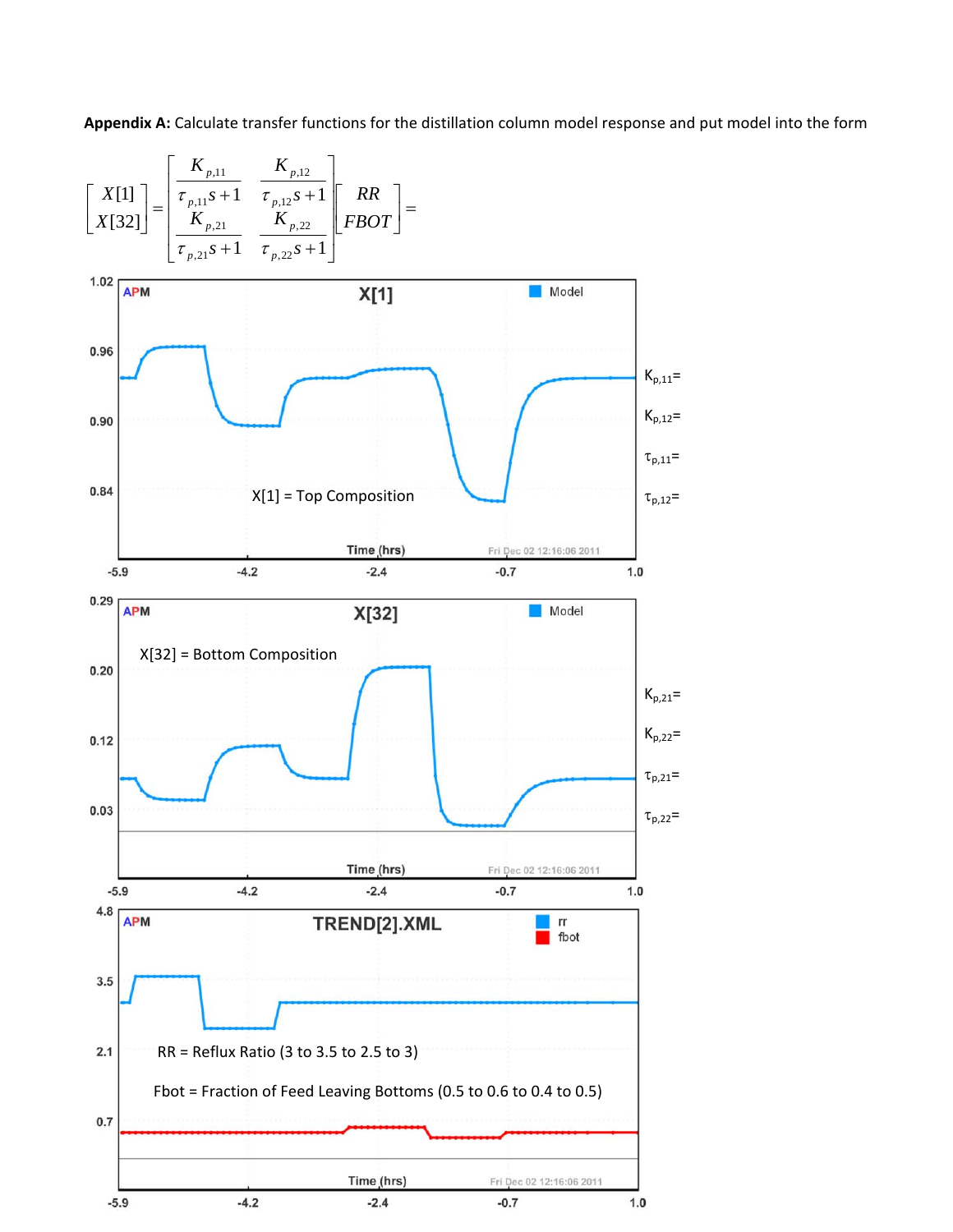**Appendix B –** Derivation of a single tray model for the distillation column:

- **Two Components**
- **Constant Relative Volatility**
- **Constant Tray Molar Holdup**
- **D** Liquid Feed at the Bubble Point
- **30 Trays, Reboiler, and Condenser**
- **Manipulated Variables** 
	- $RR Reflux Ratio$
	- FBOT Fraction of Feed Leaving at Bottoms Product
- Controlled Variables
	- $x[1]$  Light component composition in overhead product
	- $x[32]$  Light component composition in bottoms product

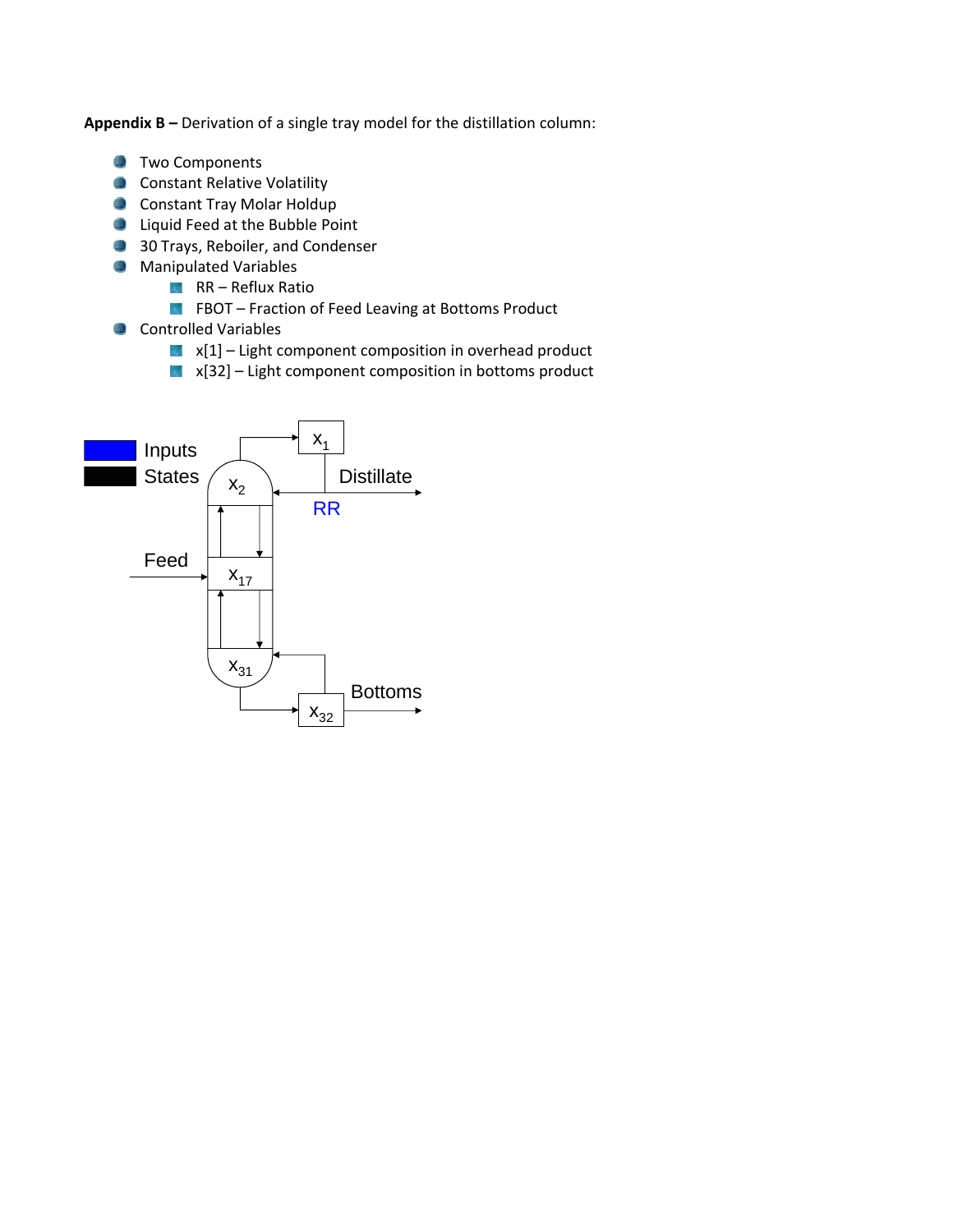**Appendix C ‐** Using Relative Gain Array (RGA) analysis, suggest best pairing options for the MVs (RR and FBOT) and CVs (X[1] and X[32]). The steady state gains at a nominal operating condition are provided below.

| <b>APMonitor</b> |                       | CV(1)    | CV(2)          | SV(1)              | SV(2)    | SV(3)                                                                                                              | SV(4)    | SV(5)    | SV(6)                                   | SV(7)    | SV(8)    |
|------------------|-----------------------|----------|----------------|--------------------|----------|--------------------------------------------------------------------------------------------------------------------|----------|----------|-----------------------------------------|----------|----------|
|                  | Sensitivities ss.x[1] |          | $s$ s $x$ [32] | $ $ s $\times$ [2] | ss.x[5]  | ss.x 10                                                                                                            | ss.x[15] | ss.x[20] | $s$ s $x$ [25]                          | ss.x[30] | ss.x[31] |
| FV(1)            | ss.feed               |          |                |                    |          | l-4.204E-09  4.204E-09  -15.313E-09  -5.383E-09  -2.321E-09  8.049E-09  5.356E-09  6.675E-09  5.061E-09  4.792E-09 |          |          |                                         |          |          |
| FV(2)            | ss.x_feed             | 0.880362 | 1.11964        | 30545              | 2.42762  | 2.64995                                                                                                            | .80586   | 2.16519  | 3.25674                                 | 2.00723  | 1.55214  |
| FV(3)            | ss.alpha              | 0.446683 | $-0.44668310$  | .606380            | 0.889874 | 0.565205                                                                                                           | 0.095437 |          | -0.178455 -0.702162 -0.689056 -0.574441 |          |          |
| FV(4)            | ss.atray              | 0.00     | 0.00           | .00                | 0.00     | 0.00                                                                                                               | 0.00     | 0.00     | 0.00                                    | 0.00     | 0.00     |
| FV(5)            | ss.acond              | 0.00     | 0.00           | 0.00               | 0.00     | 0.00                                                                                                               | 0.00     | 0.00     | 0.00                                    | 0.00     | 0.00     |
| FV(6)            | ss areb               | 0.00     | 0.00           | 0.00               | 0.00     | 0.00                                                                                                               | 0.00     | 0.00     | 0.00                                    | 0.00     | 0.00     |
| MV(1)            | SS.rr                 | 0.068707 | -0.068707      | 101883             | 0.170145 | 0.121322                                                                                                           | 0.019434 |          | -0.050178 -0.152264 -0.118547 -0.093852 |          |          |
| MV(2)            | ss.fbot               | 0.314140 | 1.42754        | 465825             | 0.866247 | 0.945584                                                                                                           | 0.644385 | .43757   | 3.39092                                 | 2.48516  | 1.95664  |

The RGA analysis can be completed by using the gains above or the gains from Part a)

$$
\lambda_{11} = \lambda_{22} = \frac{1}{1 - \frac{K_{12}K_{21}}{K_{11}K_{22}}}
$$

$$
\lambda_{12} = \lambda_{21} = 1 - \lambda_{11}
$$

$$
\Lambda = \begin{bmatrix} \lambda_{11} & \lambda_{12} \\ \lambda_{21} & \lambda_{22} \end{bmatrix} =
$$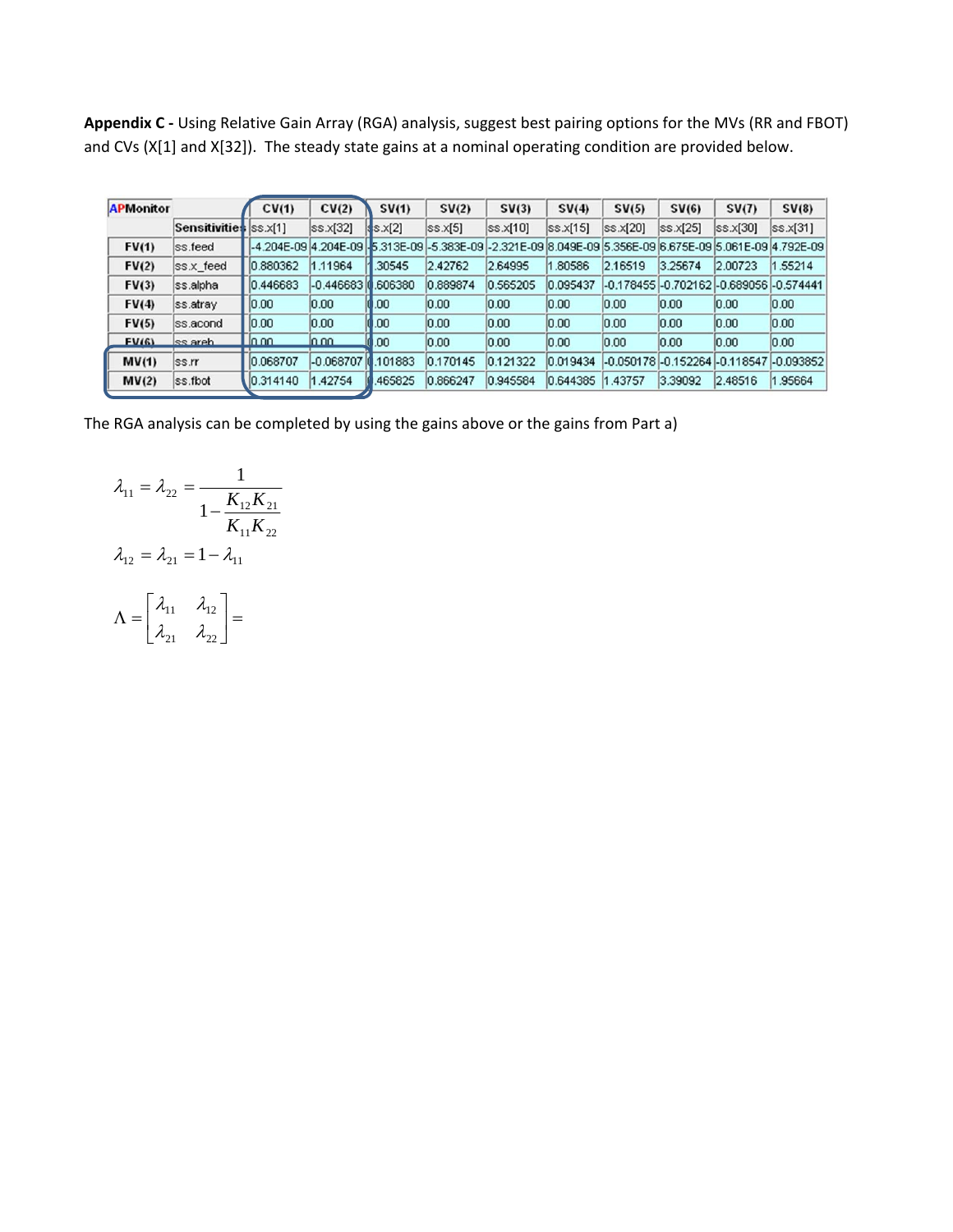**Appendix D ‐** Simulate a PID controller for the distillation column using files provided with this assignment (run **main\_pid.py**). Adjust the PI controller tuning parameters to achieve acceptable set point and disturbance tracking. PI controller tuning can be adjusted by opening **distill\_pid.apm** with a text editor and modifying the values of Kc\_1, Kc\_2, taui\_1, and taui\_2.

| apm.m         | distill_pid.apm |  |  |  |  |  |
|---------------|-----------------|--|--|--|--|--|
| apm_info.m    |                 |  |  |  |  |  |
| apm_load.m    | horizon_ctl.csv |  |  |  |  |  |
| apm_meas.m    | horizon_sim.csv |  |  |  |  |  |
| apm_option.m  | main_nlc.m      |  |  |  |  |  |
| apm_tag.m     | main_nlc.py     |  |  |  |  |  |
| apm_web.m     | main_pid.m      |  |  |  |  |  |
| csv_data.m    | main_pid.py     |  |  |  |  |  |
| csv_element.m | main_step.py    |  |  |  |  |  |
| csv_load.m    | parse.m         |  |  |  |  |  |
| csv_lookup.m  | replay_ctl.csv  |  |  |  |  |  |
| distill.apm   | replay_sim.csv  |  |  |  |  |  |

Edit  $\Box$  distill\_pid.apm with a text editor to change the PID tuning parameters.

```
! pid tuning parameters for top composition control
kc 1 = 1/0.069 ! \sim 1/Kp1
tau_1 = 30! ~taup1
taud 1 = 0\mathbf{I} 0
sp_x[1] = 0.935! pid tuning parameters for bottom composition control
                   \frac{1}{2} ~1/Kp2
kc 2 = 1/1.42taui 2 = 60! ~taup2
taud 2 = 0\mathbf{I} 0
sp_x[32] = 0.065
```
Run PID Control with either MATLAB or Python

main\_pid.m P main\_pid.py

Adjust the PID equations in distill\_pid.apm to make them interacting controllers (i.e. a feedforward element) that accounts for changes in the other controller. You'll want to copy distill\_pid.apm into a new file so that you can compare the two controllers.